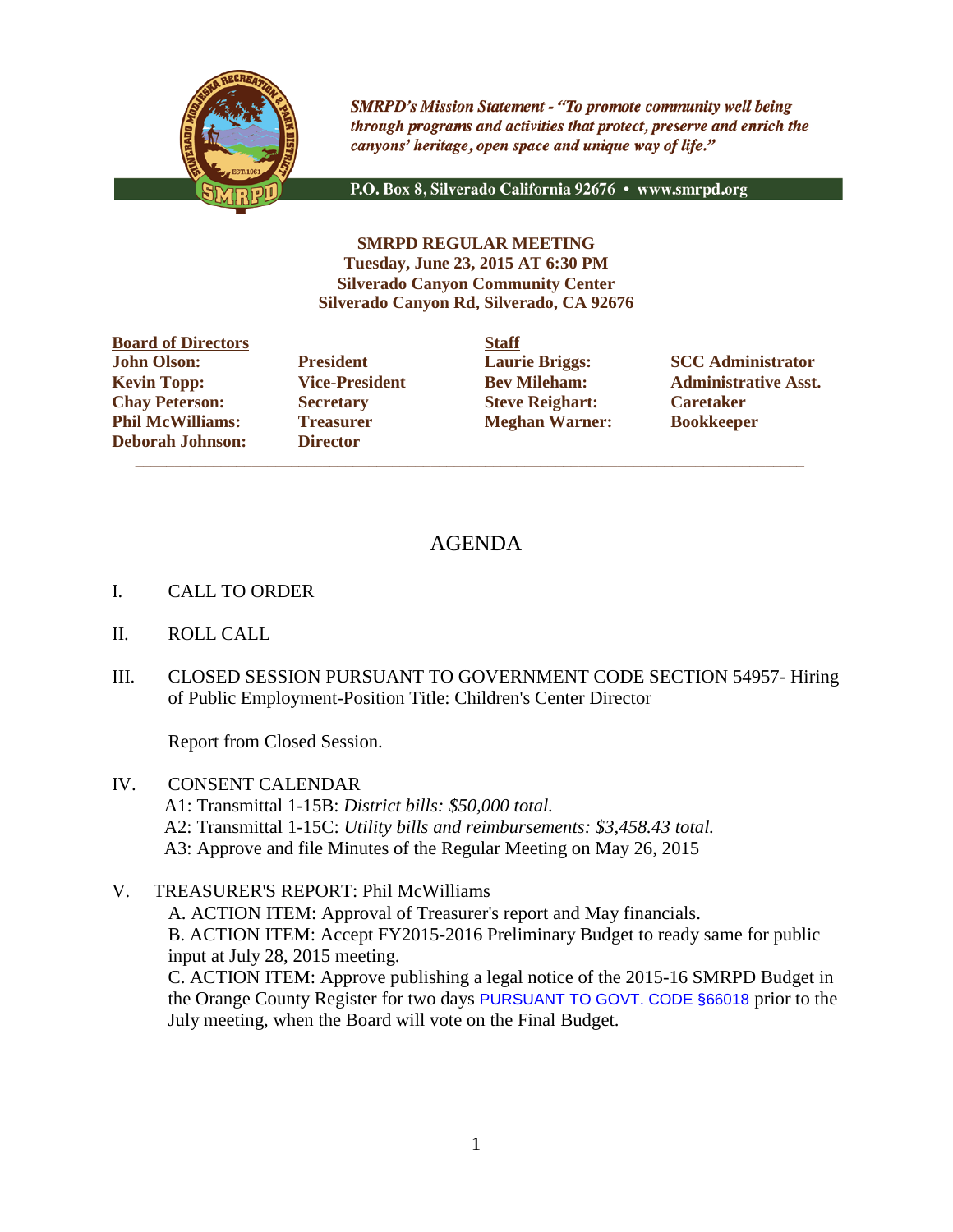# **LEGAL NOTICE: PROPOSED BUDGET, FY 2015-2016 SILVERADO-MODJESKA RECREATION & PARK DISTRICT**

The Proposed Budget is available for public inspection at the Silverado Community Center, 27641 Silverado Canyon Road, Silverado, 92676, from June 24th to July 28, 2015. Public Hearing for adoption of the Final Budget will be at the Silverado Community Ctr, 27641 Silverado Cyn Rd, Silverado 92676, at 7:00PM July 28, 2015. Persons wishing to be heard on Budget items or the addition of items may appear at this meeting to be heard, or mail comments to: SMRPD, P.O. Box 8, Silverado 92676.

- D. ACTION ITEM: Approve transfer of Christmas in the Canyon funds to the SMRPD General Account and close the CITC account.
- E. ACTION ITEM: Transfer funds from Chili Cook-Off to Silverado Children's Center.
- F. ACTION ITEM: Set aside \$5,000 for pending litigation.
- VI. OTHER DISTRICT BUSINESS *(Pursuant to Government Code §54954.2, public comments will be allowed during agenda items before Board discussions. Time limit is 3 minutes per person limited to one session per person per issue.)*
	- A. ACTION ITEM: Request to hold concert in Silverado Park on July 31: Connie Carter for Alex Pepe.
- VII. SILVERADO CHILDREN'S CENTER OVERSIGHT COMMITTEE: Kevin Topp A. Report from Oversight Committee & SCC: current enrollment, summer enrollment, staffing, upcoming events, etc.
	- B. ACTION ITEM: Hold public hearing and vote on resolution for tuition increase. Legal notice was published in the Orange County Register on June 12th.

**LEGAL NOTICE:** PURSUANT TO GIVT CODE §66018 The SILVERADO-MODJESKA RECREATION & PARK DISTRICT will consider at the Regular Board Meeting at 7:00PM on June 23, 2015, an increase in tuition rates for the Silverado Children's Center of not less than 1% nor more than 10%. Meeting location is the Silverado Community Ctr, 27641 Silverado Cyn Rd, Silverado 92676. The Public is invited to speak to this issue.

- C. ACTION ITEM: Discuss and possibly act on search for new director for the Children's Center.
- D. ACTION ITEM: Discuss and possibly act on making the School-Age license inactive because of declining enrollment and tuition revenue.

## VIII. FACILITIES COMMITTEE: Phil McWilliams

- A. ACTION ITEM: Report on progress towards gazebo construction, stove installation, shed installation and repair list. Approve other items and expenses.
- B. ACTION ITEM: Discuss and possibly act on replacing very old florescent lights in the Hunt Building.

C. ACTION ITEM: Approve reimbursements from SMRPD for Director Johnson: \$275.00 for sofa and bookcase purchase for Hunt Building; cleaning supplies & umbrella base from Home Depot (\$45.65); mixing bowls for kitchen (\$13.99); cleaning supplies